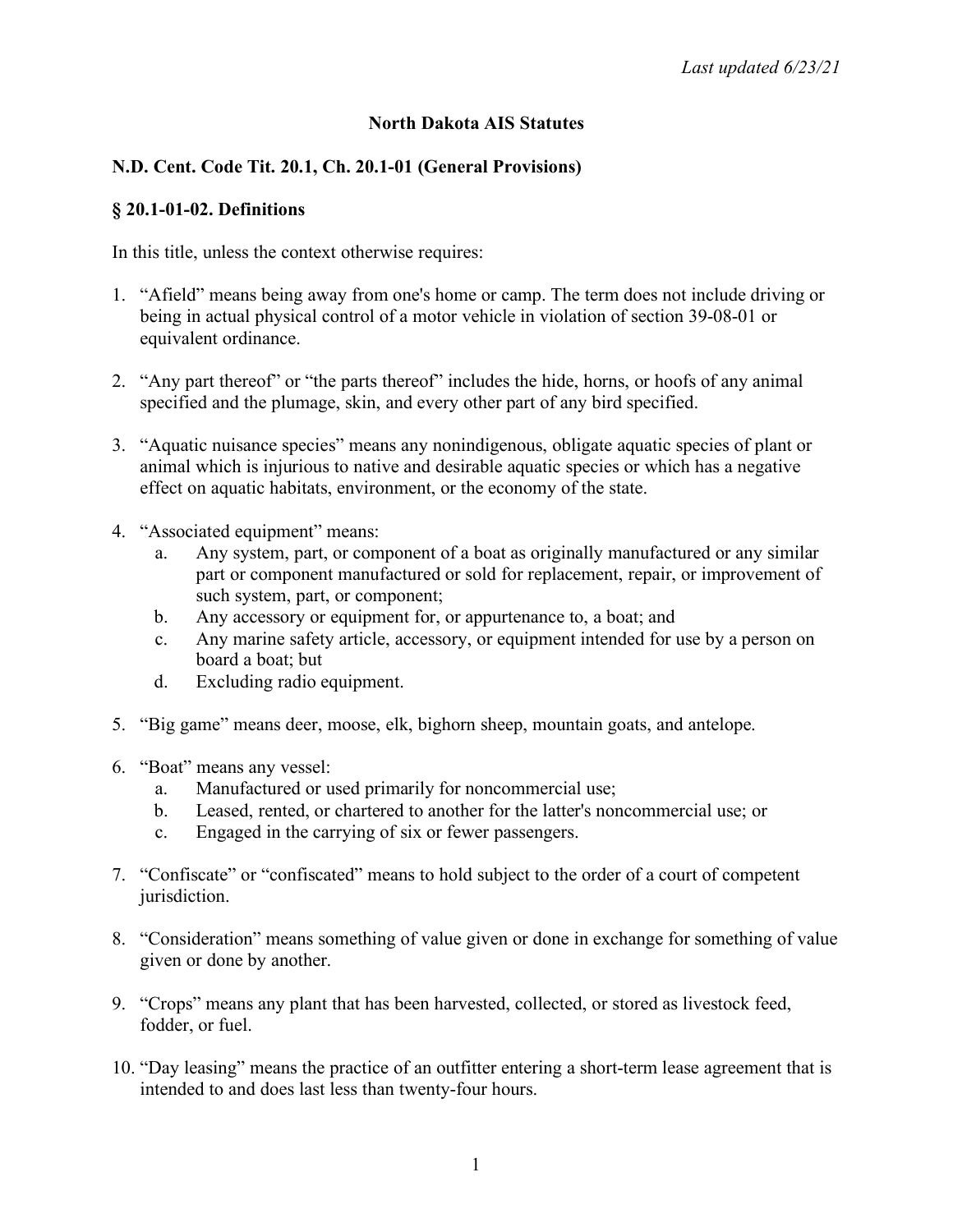- 11. "Department" means the game and fish department.
- 12. "Depredation" means damage to or destruction of private property.
- 13. "Deputy director" means the deputy director of the department.
- 14. "Director" means the director of the department.
- 15. "Disabled veteran" means a veteran who has a one hundred percent service-connected disability as determined by the department of veterans' affairs or has an extra-schedular rating to include individual unemployability that brings the veteran's total disability ratio to one hundred percent as determined by the department of veterans' affairs.
- 16. "Endangered species" means any species whose prospects of survival or recruitment within the state are in jeopardy due to any of the following factors:
	- a. The destruction, drastic modification, or severe curtailment of its habitat.
	- b. Its overutilization for scientific, commercial, or sporting purposes.
	- c. The effect on it of disease, pollution, or predation.
	- d. Other natural or manmade factors affecting its prospects of survival or recruitment within the state.
	- e. Any combination of the foregoing factors.

The term also includes any species classified as endangered pursuant to the Endangered Species Act of 1973, Public Law 93-205.

- 17. "Established road or trail" means any public highway or road, improved or otherwise, dedicated for public ingress or egress, or any other road or trail normally used for travel but does not include temporary trails across cultivated land used for agricultural purposes.
- 18. "Fur-bearers" includes mink, muskrats, weasels, wolverines, otters, martens, fishers, kit or swift foxes, beavers, raccoons, badgers, wolves, coyotes, bobcats, lynx, mountain lions, black bears, and red or gray foxes.
- 19. "Game birds" includes all varieties of geese, brant, swans, ducks, plovers, snipes, woodcocks, grouse, sagehens, pheasants, Hungarian partridges, quails, partridges, cranes, rails, coots, wild turkeys, mourning doves, and crows.
- 20. "Guide" means an individual who is employed by or contracts with a licensed outfitter to help the outfitter furnish personal services for the conduct of outdoor recreational activities directly related to the conduct of activities for which the employing outfitter is licensed.
- 21. "Gun dogs" includes any dog used to hunt protected wildlife.
- 22. "Harmful wild birds" includes blackbirds, magpies, English sparrows, and starlings.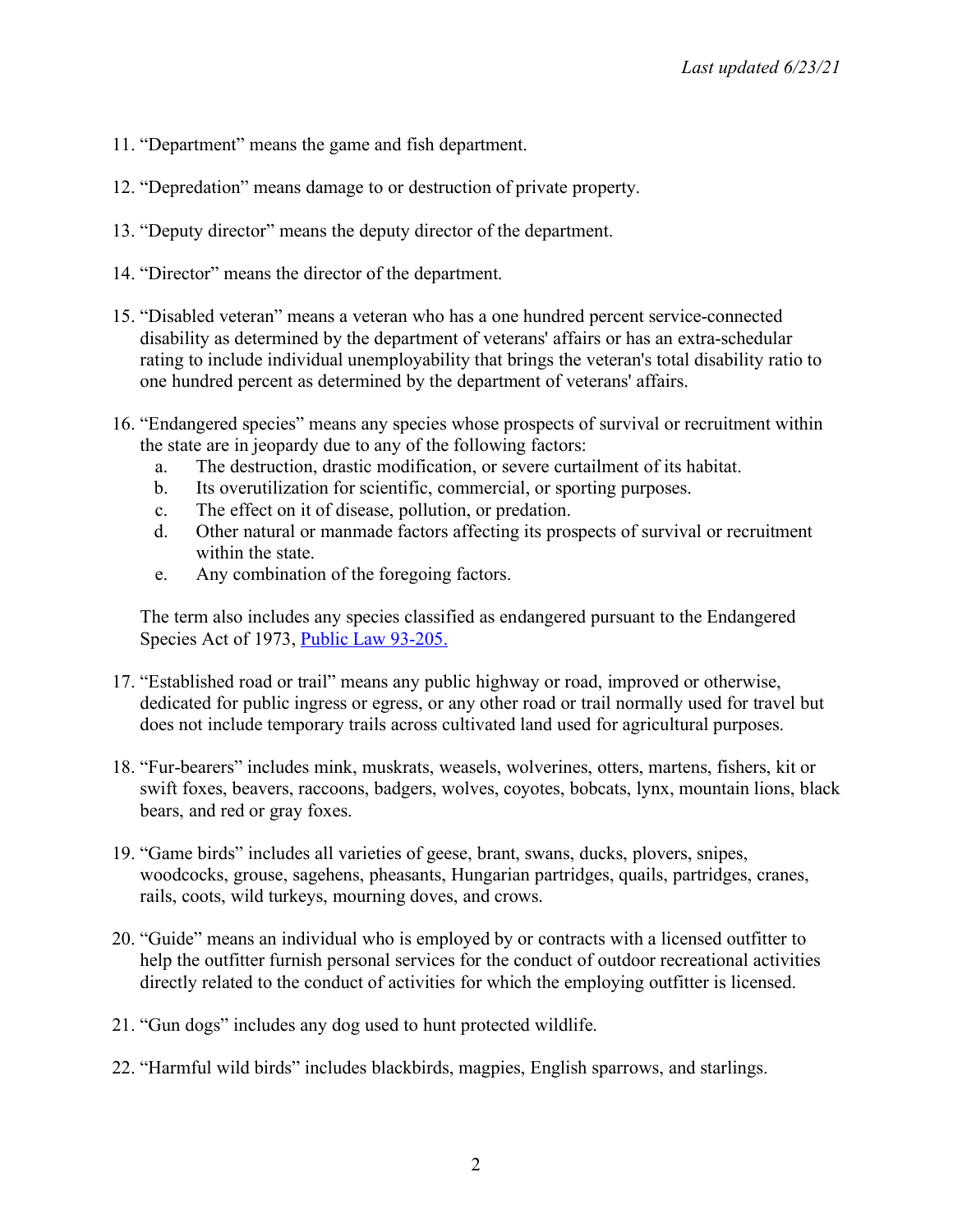- 23. "Harmless wild birds" includes all wild birds not defined herein as "harmful wild birds" or "game birds".
- 24. "Hunt" or "hunting" means shooting, shooting at, pursuing, taking, attempting to take, or killing any game animals and game birds; searching for or attempting to locate or flush any game animals and game birds; luring, calling, or attempting to attract game animals and game birds; hiding for the purpose of taking or attempting to take game animals and game birds; and walking, crawling, or advancing toward wildlife while possessing implements or equipment useful in the taking of game animals or game birds. The term does not include possessing or using photographic equipment.
- 25. "Hunt through the internet" means to hunt wildlife in real time using internet services to remotely control actual firearms and to remotely discharge live ammunition allowing a person who is not physically present to take wildlife. The term includes using any remotely controlled device to hunt the animal such as a hand-held communication device, cellular telephone, or global-positioning device.
- 26. "Indian land" means land within the exterior boundaries of an Indian reservation held in trust by the federal government for the benefit of an Indian tribe or an Indian and land within the exterior boundaries of an Indian reservation owned in fee by an Indian tribe or an Indian.
- 27. "Introduce" means to place, release, or allow the escape of a non-native species into a freeliving state.
- 28. "Manufacturer" means any person engaged in:
	- a. The manufacture, construction, or assembly of boats or associated equipment.
	- b. The manufacture or construction of components for boats and associated equipment to be sold for subsequent assembly.
	- c. The importation into the state for sale of boats, associated equipment, or components thereof.
- 29. "Motorboat" means any vessel propelled by machinery, whether or not the machinery is the principal source of propulsion. The term does not include a vessel having a valid marine document issued by the bureau of customs of the United States government or any federal agency successor thereto.
- 30. "Motor-driven vehicle" means any land vehicle, with or without wheels, that is propelled by any motor.
- 31. "Native aquatic species" means an animal or plant species that is naturally present and reproducing within this state or which naturally expands from its historic range into this state.
- 32. "Non-native species" means a species that is not a native species.
- 33. "Operate" means to navigate or otherwise use a motorboat or a vessel.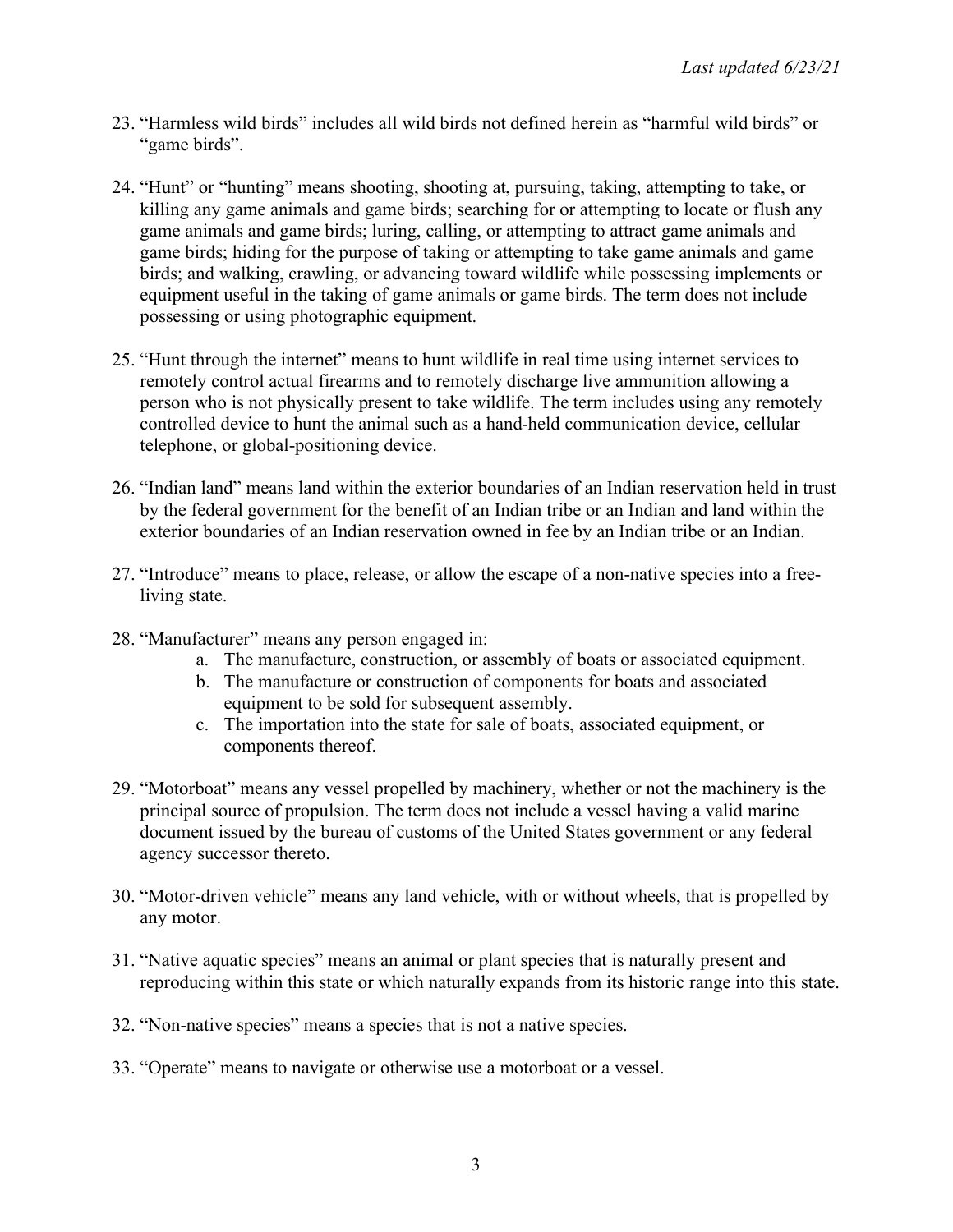- 34. "Outfitter" means a person that holds the person's business operation out to the public for hire or consideration; provides facilities or services for consideration; maintains, leases, or otherwise provides compensation for the use of land and which receives compensation from a third party for use of that land; or otherwise uses equipment or accommodations for consideration for the conduct of outdoor recreational activities, including hunting animals or birds and fishing on lakes, reservoirs, rivers, and streams. An outfitter may act as a guide. The term does not include a person holding title or an equitable interest in business operations if the purpose of the business operation is to provide food or lodging to the general public, chamber of commerce activities, travel agencies, or others that offer free information to attract outdoor and recreational use of their communities.
- 35. "Owner" means a person, other than a lienholder, having the property in or title to a motorboat. The term includes a person entitled to the use or possession of a motorboat subject to an interest in another person, reserved or created by agreement and securing payment or performance of an obligation, but the term excludes a lessee under a lease not intended as security.
- 36. "Passenger" means every person carried on board a vessel other than:
	- a. The owner or the owner's representative.
	- b. The operator.
	- c. Bona fide members of the crew engaged in the business of the vessel who have contributed no consideration for their carriage and who are paid for their services.
	- d. Any guest on board a vessel which is being used exclusively for pleasure purposes who has not contributed any consideration, directly or indirectly, for that person's carriage.
- 37. "Person" includes every partnership, association, corporation, and limited liability company. No violation of this title may be excused because it was done as the agent or employee of another, nor because it was committed by or through an agent or employee of the person charged.
- 38. "Personal watercraft" means a motorboat that is powered by an inboard motor powering a water jet pump or by an inboard or outboard marine engine and which is designed to be operated by a person sitting, standing, or kneeling on the craft, rather than in a conventional manner of sitting or standing inside a motorboat.
- 39. "Possession" means control, actual possession, and constructive possession of the article or thing specified.
- 40. "Private fish hatchery" means a body of water, whether natural or artificial, and any other facilities used, maintained, or operated by any private person, firm, corporation, or limited liability company for the propagation and production of fish for sale or planting in other waters. Except in the case of trout, walleye, northern pike, and crappie, which may be raised in a private fish hatchery without the director's approval, the director may, by rule, regulate the species of fish which may be raised in a private fish hatchery. No waters stocked by any state or federal governmental agency may be considered a private fish hatchery.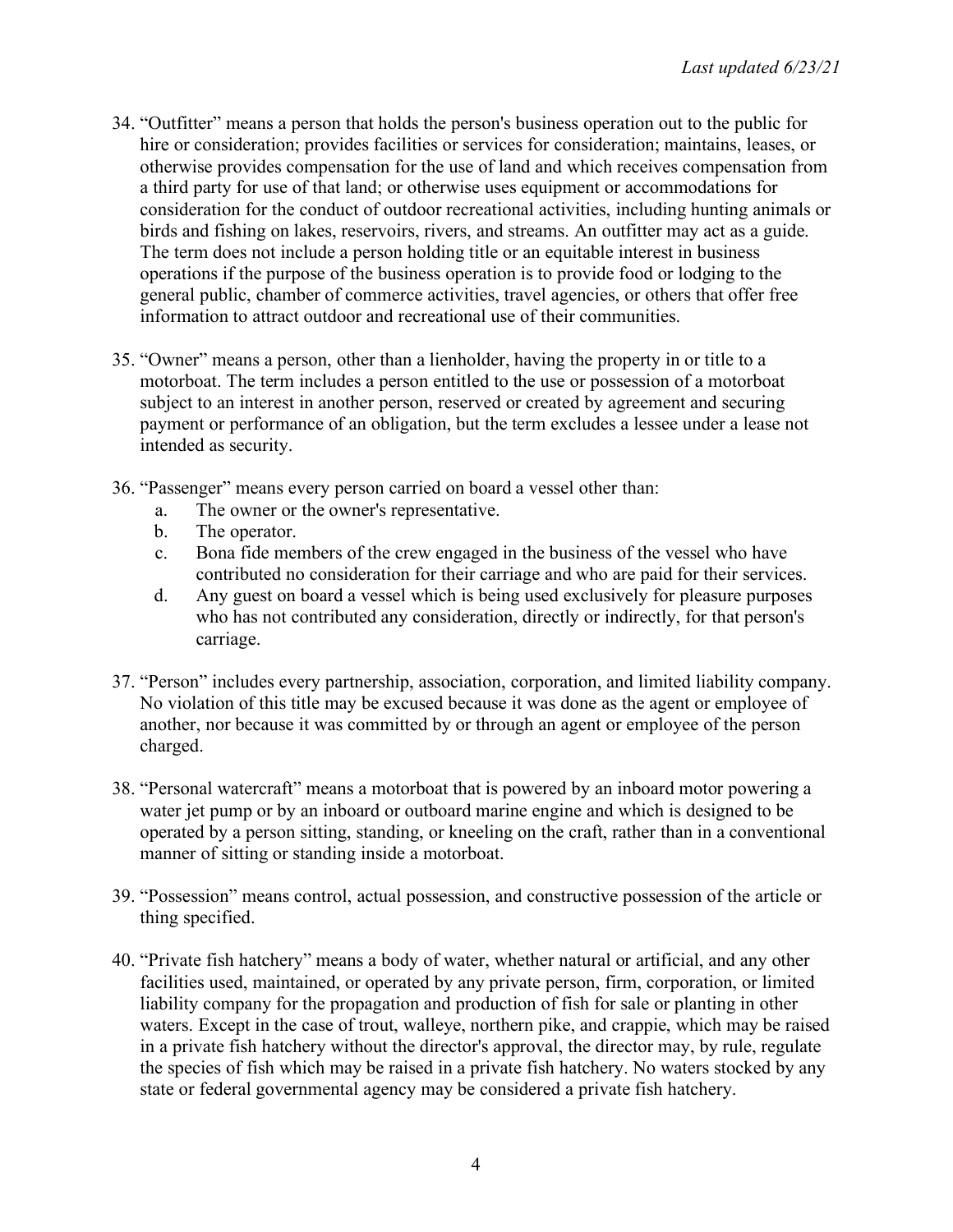- 41. "Public waters" means waters to which the general public has a right to access.
- 42. "Resident" means any person who has actually lived within this state or maintained that person's residence therein for at least six months immediately preceding the date that residence is to be determined. A person's residence is the place where the person remains when not called elsewhere for special or temporary purposes. A resident can only have one residence and a residence cannot be lost until another is gained. A residence or home is a permanent building or part of a building and may include a house, condominium, apartment, room in a house, or mobile home. A rental property, vacant lot, or house, cabin, or premises used primarily for business or recreational pursuits may not be considered a residence. A "nonresident" is any person who has not actually lived within this state or maintained that person's residence within this state for at least six months immediately preceding the date that residence is to be determined.
- 43. "Resident species" means any species nearly all of whose individuals in this state are located within this state for at least three-fourths of annual cycle of the species.
- 44. "Retrieve" means to have taken possession and made ready for transportation.
- 45. "Sell" and "sale" means any sale or offer to sell, or possession with intent to sell, use, or dispose of, the article or thing specified, contrary to law.
- 46. "Shooting preserve" or "preserve" means any privately owned or leased acreage [hectarage] on which hatchery-raised game birds are released to be hunted for a fee over an extended season.
- 47. "Sinkbox" or "sunken device" means a raft or any type of low floating device having a depression that affords a hunter a means of concealing that person below the surface of the water.
- 48. "Slow or no wake speed" means the slowest possible speed necessary to maintain steerage.
- 49. "Small game" includes all game birds and tree squirrels.
- 50. "Species" includes any subspecies of wildlife and any other group of wildlife of the same species or smaller taxa in common spatial arrangement that interbreed when mature.
- 51. "Threatened species" means any species which is likely to become an endangered species within the foreseeable future and includes any species classified as threatened pursuant to the Endangered Species Act of 1973, Public Law 93-205.
- 52. "Transport" means to cause or attempt to cause a species to be carried or moved into or within the state and includes accepting or receiving the species for transportation or shipment. The term does not include the unintentional transport of a species while on a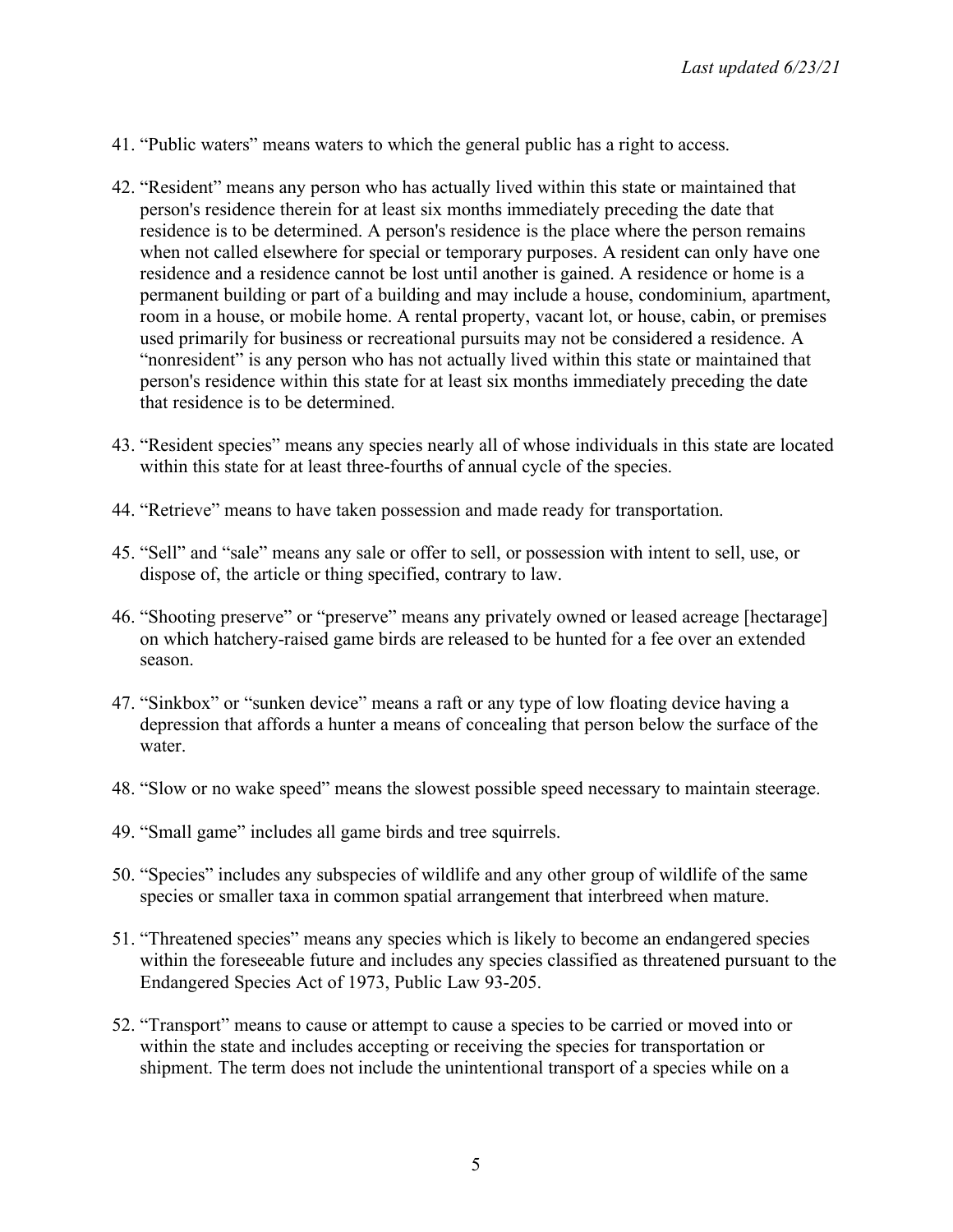specific water of the state or to a connected water of the state where the species being transported is already present.

- 53. "Undocumented vessel" means a vessel which does not have a valid marine document as a vessel of the United States.
- 54. "Vessel" means any watercraft, other than a seaplane on the water, used or capable of being used as a means of transportation on water.
- 55. "Waterfowl" includes all varieties of geese, brant, swans, ducks, rails, and coots.
- 56. "Waters" when not qualified means waters not open to the general public.
- 57. "Waters of the state" means all waters of this state, including boundary waters. This title extends to and is in force and effect over, upon, and in all such waters.
- 58. "Wildlife" means any member of the animal kingdom including any mammal, fish, bird (including any migratory, nonmigratory, or endangered bird for which protection is also afforded by treaty or other international agreement), amphibian, reptile, mollusk, crustacean, or other invertebrate, and includes any part, product, egg, or offspring thereof, or the dead body or parts thereof. Wildlife does not include domestic animals as defined by section 36- 01-00.1 or birds or animals held in private ownership.

## **§ 20.1-02-16.7. Aquatic nuisance species program fund**

There is created in the state treasury a special fund known as the aquatic nuisance species program fund. The fund consists of transfers and deposits made in accordance with section 20.1- 02-16.1 and section 20.1-13-02.1.

# **N.D. Cent. Code Tit. 20.1, Ch. 20.1-03 (Licenses and Permits)**

### **§ 20.1-03-12. Schedule of fees for licenses and permits**

The fees collected under this section for licenses and permits must be deposited with the state treasurer and credited to the game and fish fund, except aquatic nuisance species fees must be deposited with the state treasurer and credited to the aquatic nuisance species program fund. Forty-five dollars of each nonresident big game hunting license fee must be used for the private land initiative. The various license and permit fees are as follows:

# *\*\*\* Non-ANS provisions omitted \*\*\**

- 55. For each motorboat licensed in this state, an aquatic nuisance species fee of fifteen dollars valid concurrent with motorboat licensure.
- 56. For each motorboat operated on waters of this state and not licensed in this state, an aquatic nuisance species fee of fifteen dollars for the calendar year in which it is paid.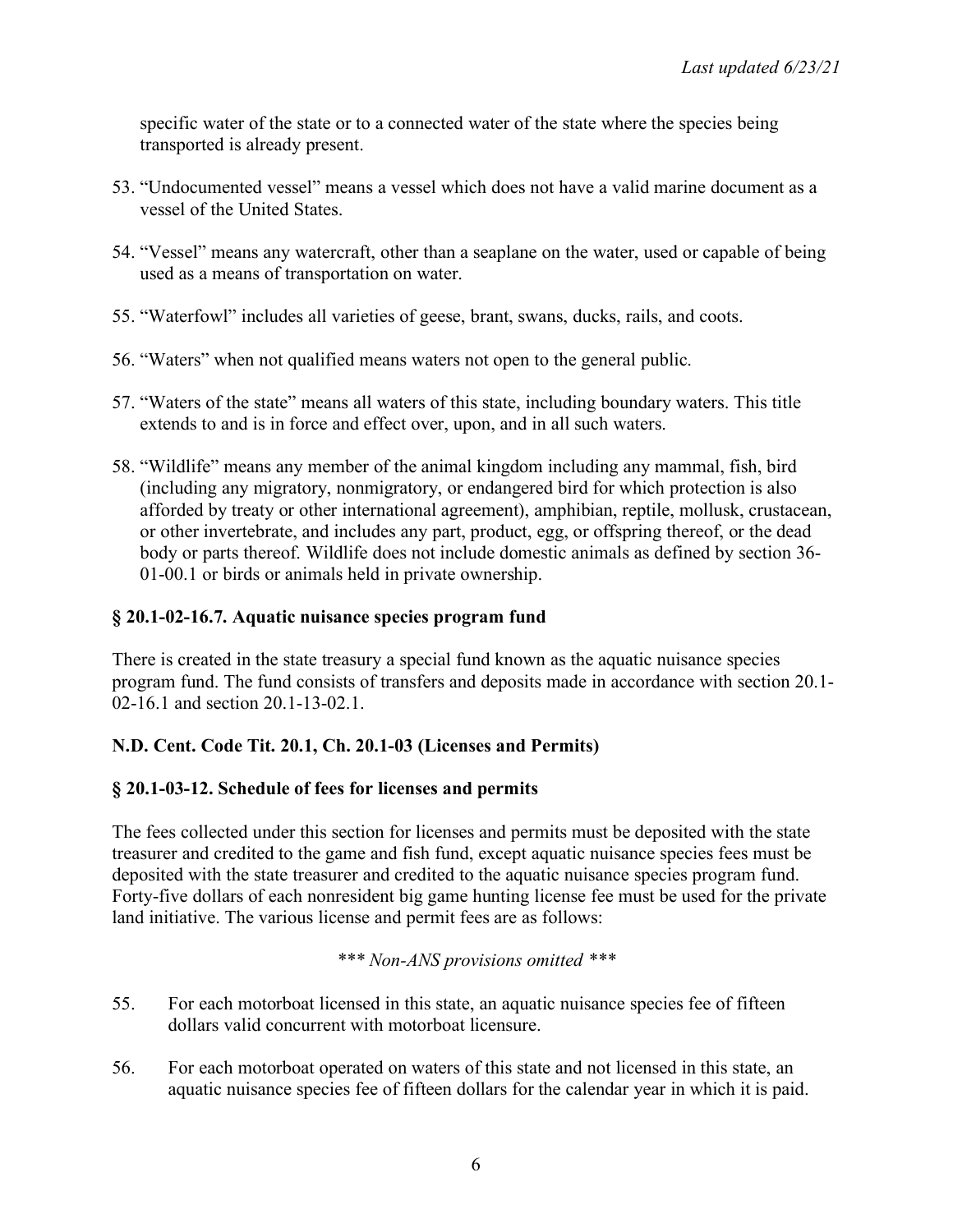# **§ 20.1-03-12.3. Fishing, combination, and waterfowl license surcharge**

The director shall establish a surcharge of two dollars on each resident fishing license and combination license except for the resident sixty-five years of age or older license, permanently or totally disabled license, or a disabled veteran license as defined in subsection 6 of section 20.1-03-12. The director also shall establish a surcharge of three dollars on each nonresident fishing license and each nonresident waterfowl hunting license issued under section 20.1-03-12. The collected surcharge fees must be deposited with the state treasurer and credited to the aquatic nuisance species program fund.

### **N.D. Cent. Code Tit. 20.1, Ch. 20.1-13 (Boating Regulation)**

### **§ 20.1-13-02.1. Operation of motorboat without payment of aquatic nuisance species fee prohibited--Penalty**

- 1. For each motorboat operated on waters of this state, an aquatic nuisance species fee must be paid.
	- a. For each motorboat licensed in this state, the fee is due at the time of motorboat licensure.
	- b. For each motorboat operated on waters of this state and exempt from licensure in this state, the owner shall pay the fee and, after payment of the fee, must be issued an aquatic nuisance species sticker from the department. The sticker must be attached to the motorboat in a manner prescribed by the department so the sticker is clearly visible.
- 2. Fees collected under this section must be deposited with the state treasurer and credited to the aquatic nuisance species program fund.
- 3. A person that violates this section is guilty of a class 2 noncriminal offense.

### **N.D. Cent. Code Tit. 20.1, Ch. 20.1-17 (Aquatic Nuisance Species)**

#### **§ 20.1-17-01. Prevention and control of aquatic nuisance species**

The director, to prevent and control aquatic nuisance species, shall:

1. Prepare a statewide management plan for aquatic nuisance species to be approved by the governor.

2. Organize an aquatic nuisance species committee, as provided for in the statewide management plan, composed of the director or the director's designee; representatives of the agriculture commissioner, state water commission, parks and recreation department, state department of environmental quality, and tourism division; up to five private entities or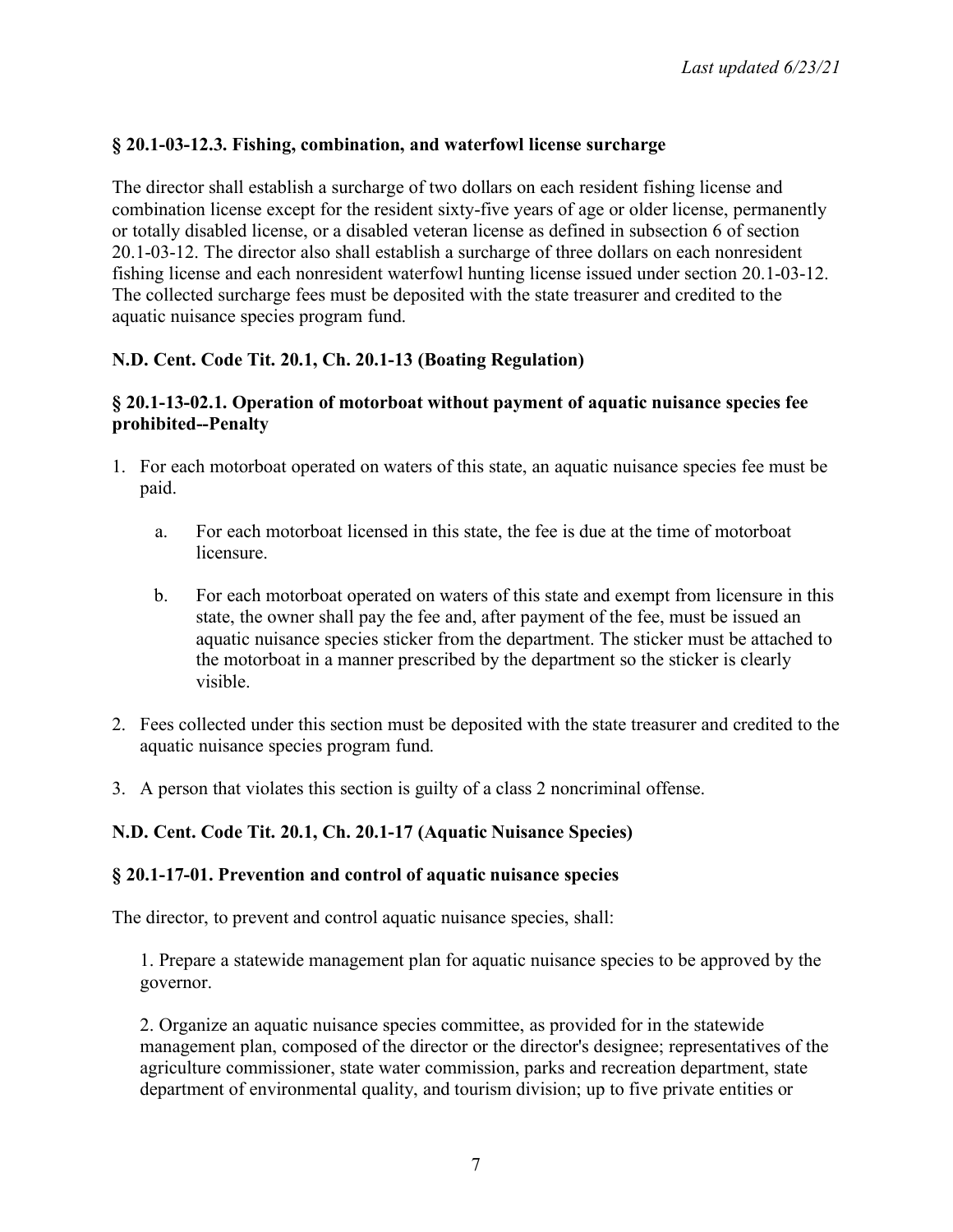individuals; and a representative of tribal entities. The director or the director's designee is the chairman of the aquatic nuisance species committee.

3. Develop and adopt the state's list of aquatic nuisance species after consulting with the aquatic nuisance species committee. The list must be updated annually.

4. Provide for a permitting system to import listed aquatic nuisance species into or move those species within the state.

5. Develop rules to prevent the movement of aquatic nuisance species into or within the state. In addition to requirements under chapter 28-32, the department shall conduct a cost-benefit analysis for any rule proposed for adoption under this chapter.

6. Conduct aquatic nuisance species education and prevention efforts.

7. Provide for the partnership of the federal government, state agencies, and private or public organizations to fund aquatic nuisance species prevention efforts.

### **§ 20.1-17-02. Compensation and expenses of appointive members of the aquatic nuisance committee**

Each appointive member of the committee is entitled to receive sixty-two dollars and fifty cents compensation per day and to reimbursement for expenses in the amounts provided in sections 44-08-04 and 54-06-09 while attending meetings of the committee or, at the discretion of the member, may receive either per diem compensation or expenses in those amounts while otherwise engaged in official business of the department, including time of travel between home and the place at which the member performs such duties.

# **§ 20.1-17-03. Management plan**

The statewide management plan must address:

1. Coordinated detection efforts and prevention of illegal introductions;

2. Coordinated dissemination of information concerning aquatic nuisance species among resource management agencies and organizations and impacted entities;

3. A coordinated education and awareness campaign;

4. Coordinated control of selected invasive species of aquatic plants and wild animals on lands and public waters;

5. A reasonable and workable inspection requirement for watercraft and equipment working on waters of the state, including those participating in organized events on the waters of the state;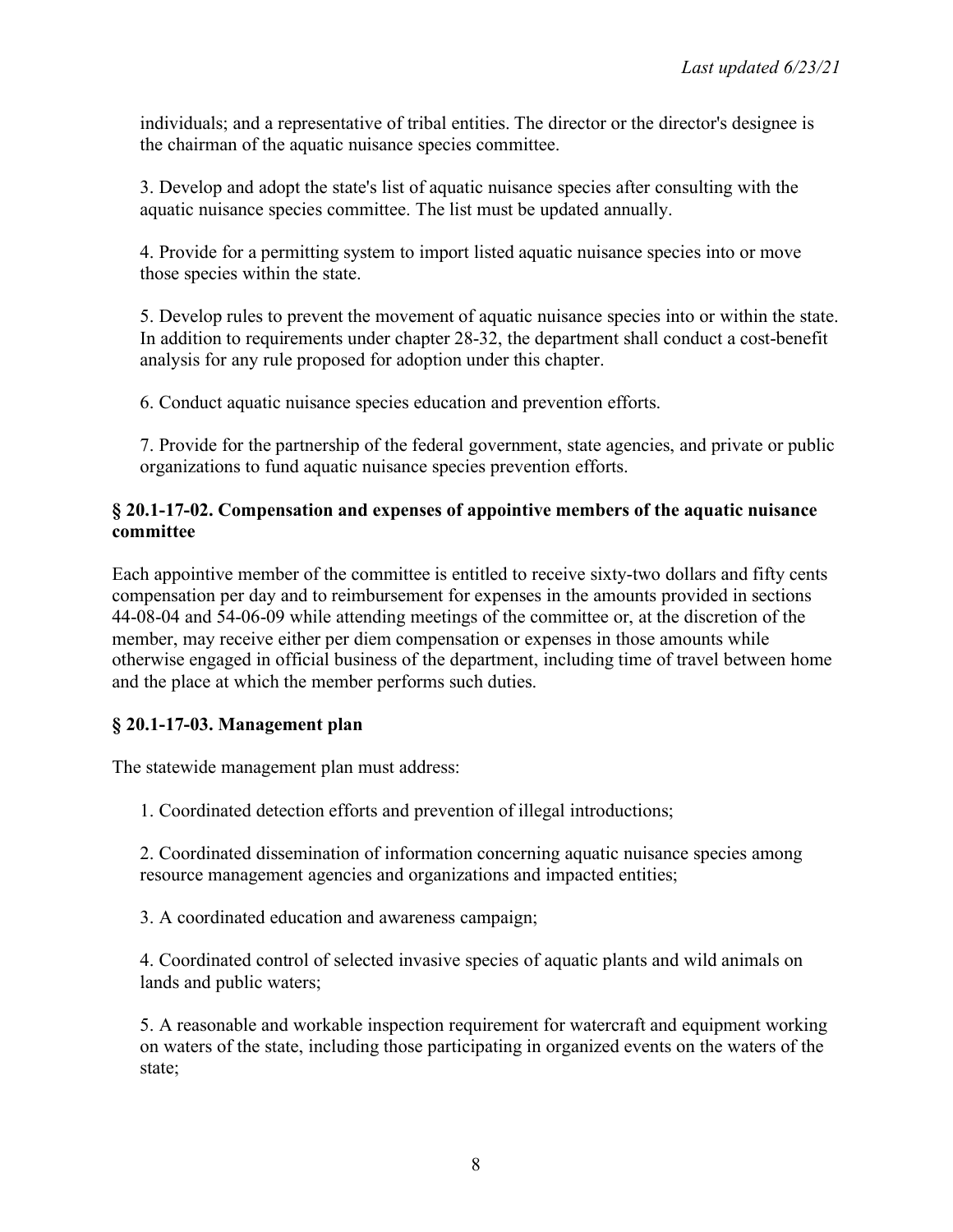6. Closure of points of access to infested waters, if the director determines closure is necessary;

7. Maintenance of public access to infested waters which are reasonably free of aquatic nuisance species; and

8. Notice to travelers of the penalties for violation of laws relating to aquatic nuisance species.

# **§ 20.1-17-04. Inspection of watercraft**

The director shall train and authorize personnel to inspect watercraft and associated equipment, including weed harvesters, for aquatic nuisance species before the watercraft and equipment enter or leave waters of the state during the open water season.

# **§ 20.1-17-05. Infested waters--Restricted activities**

The director shall designate a water of the state as an infested water if the director determines that the water contains a population of an aquatic nuisance species that may spread to other waters if use of the water and related activities is not regulated to prevent this spread. In determining which waters are infested with a nuisance species, the director shall consider:

1. The extent of a species distribution within the state;

2. The likely means of spread for a species; and

3. Whether rules specific to infested waters containing a specific species will effectively reduce that species' spread.

# **§ 20.1-17-06. Prohibited activities**

A person may not possess, import, purchase, sell, propagate, transport, or introduce a prohibited aquatic nuisance species except:

1. Under a permit issued by the director;

2. When being transported to the department, or another destination as the director may direct, in a sealed container for purposes of identifying the species or reporting the presence of the species;

3. When being transported for disposal as part of a harvest or control activity under a permit issued by the director or when being transported as specified by the director;

4. When the specimen has been lawfully acquired dead and, in the case of plant species, all seeds are removed or are otherwise secured in a sealed container;